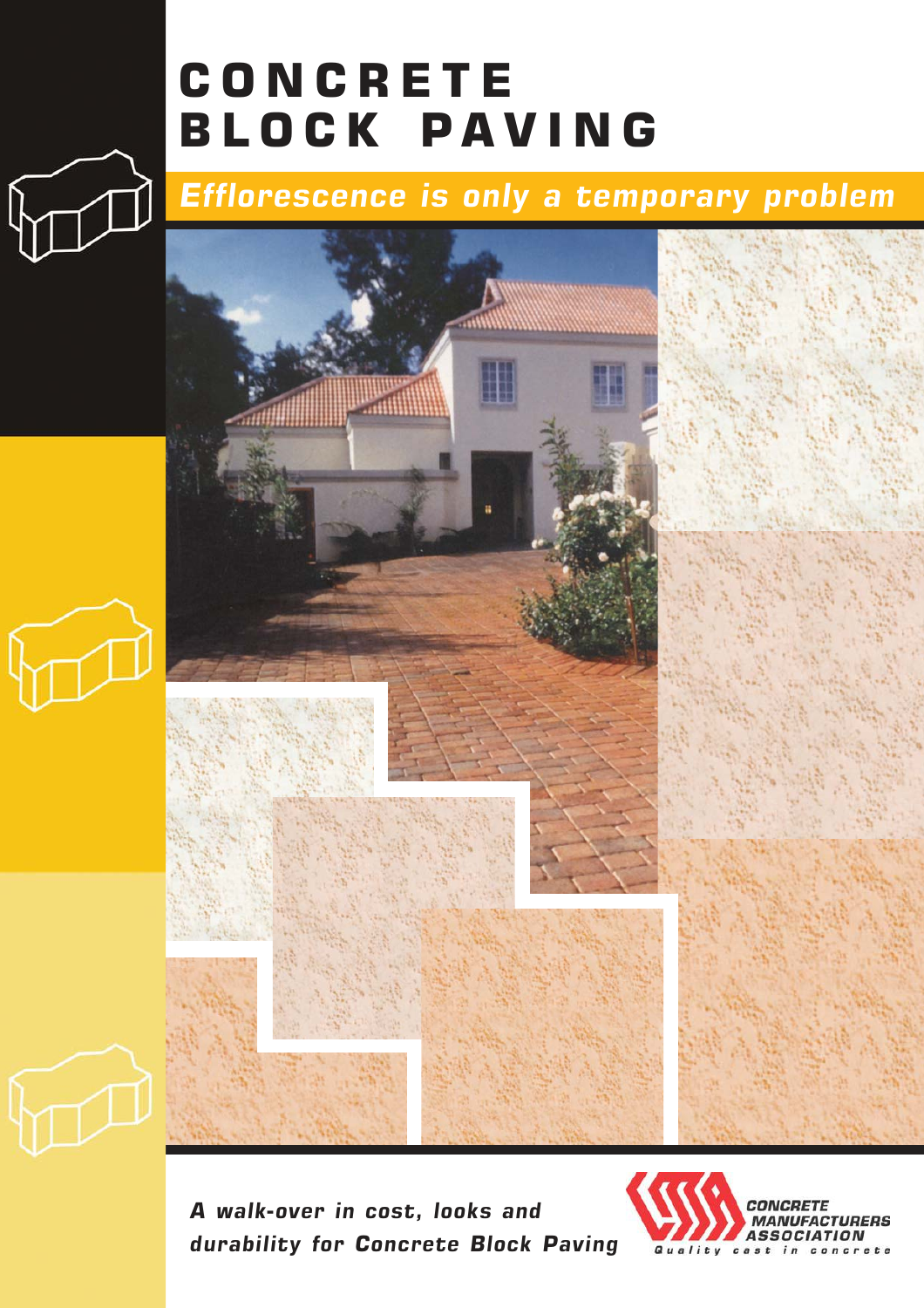



### WHAT IS WHAT IS EFFLORESCENCE! EFFLORESCENCE!

There is a chance that after a few weeks or months pass, a white haze may appear on the surface of the pavers. This so-called white haze is known as efflorescence and is a natural phenomenon. It may appear randomly or in certain areas, and will be more pronounced on dark coloured pavers. The white haze may give the impression that the colour of the pavers is fading. When wet, the white disappears and the colour of the pavers is enhanced. When dry, the white haze reappears.

### EFFLORESCENCE DOES EFFLORESCENCE DOES NOT LAST FOREVER NOT LAST FOREVER

Rain usually washes the efflorescence away in about 1 to 2 years. If you do not want to wait that long, you can wash with diluted hydrochloric acid (1 part hydrochloric acid, 20 parts water) as a quick remedy. This has the additional advantage of washing out the lime in the upper layers of the concrete. However, the stone surface becomes rougher and the shade changes slightly. The acid should be washed off thoroughly with water afterwards.



#### THE CHEMISTRY OF THE CHEMISTRY OF EFFLORESCENCE EFFLORESCENCE

All concrete products contain cement, which produces lime or watersoluble calcium oxide. Lime can also be in the bedding sand, aggregate based materials or soil. Although concrete products are solid, strong and very dense, they contain millions of microscopic capillaries that run from the interior to the surface. Moisture from rain, sprinkler systems, underground sources, poor drainage or dew enters these microscopic capillaries and forms calcium oxide. Inside the concrete product this reacts with the water in the capillaries and forms calcium hydroxide. This rises to the surface, reacts with the carbon dioxide in the air and forms a white haze of calcium carbonate. When the moisture on the surface of the concrete product evaporates, the white haze of efflorescence becomes visible.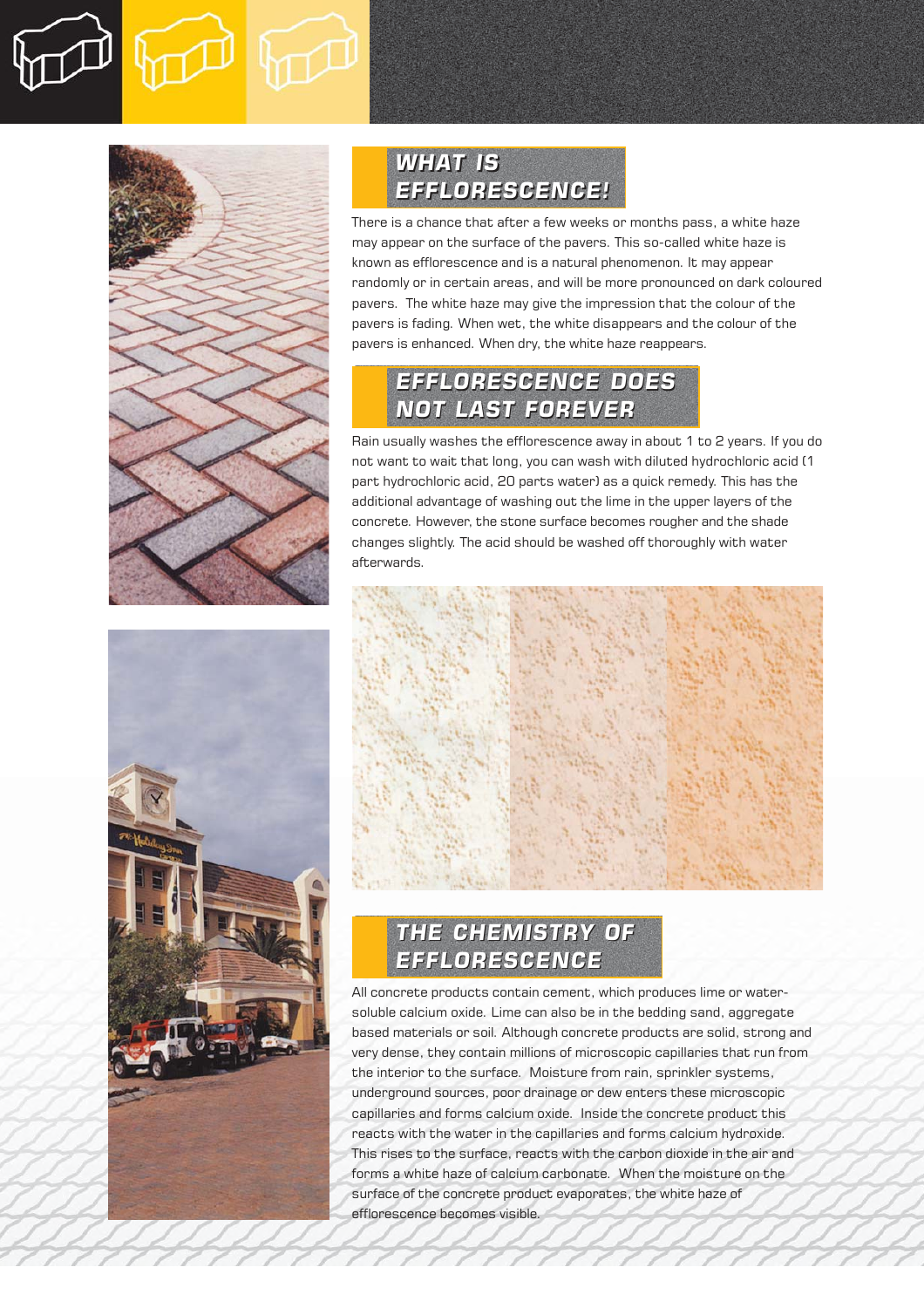

Efflorescence emerged from pores within a magnified area of a concrete paver. The calcium has been carried to the surface by water.

#### RAIN, DEW, CONDENSATION



#### **EFFLORESCENCE** LASTING FOR 2 YEARS

#### ELIMINATING ELIMINATING EFFLORESCENCE EFFLORESCENCE

Care during the manufacture of the coloured pavers is the best recipe. Sufficient compaction of the concrete prevents excessive amounts of open pores, which open the way for water to penetrate inside. Most manufacturers of concrete products put chemical additives in the concrete to reduce the likelihood of efflorescence. It is impossible to completely eliminate the chances of efflorescence, due to the fact that the condition is a natural by-product of hardened concrete. Efflorescence will decrease when no more calcium hydroxide is available to move to the surface of the concrete product. There are cleaners

available that can remove efflorescence. These will enhance the natural beauty of your concrete product.